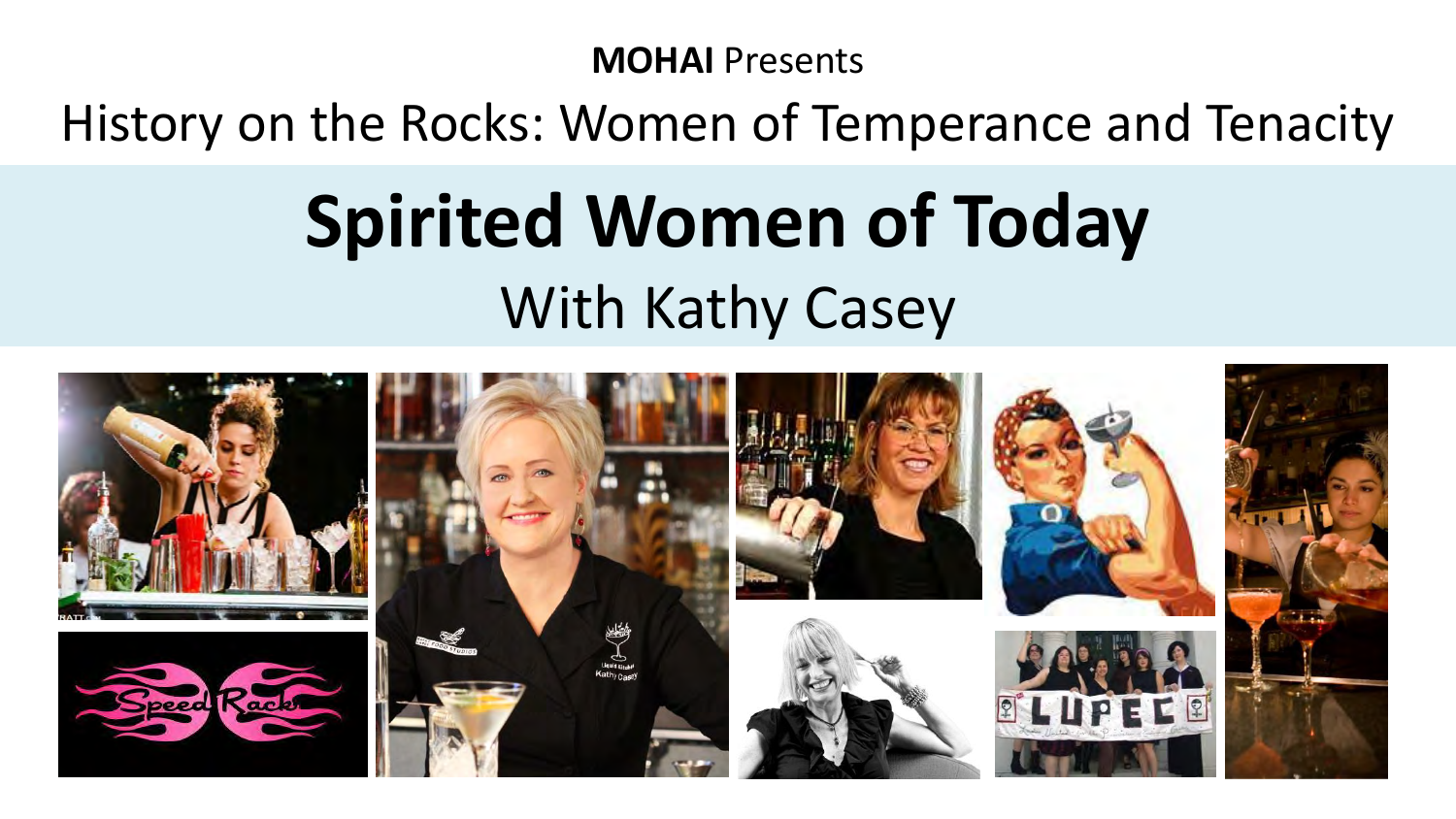# **I Lived with a Bootlegger**

- Helen Holt Seattle Bootlegger
- Tales of underground tunnel to Carkeek Park from the "Bartell House" on 112th and Greenwood
- Boys would come home from the war and she would line the shelves with bottles of rum in the basement (built in knotty pine bar)
- Hid jugs of booze under her coat for delivery

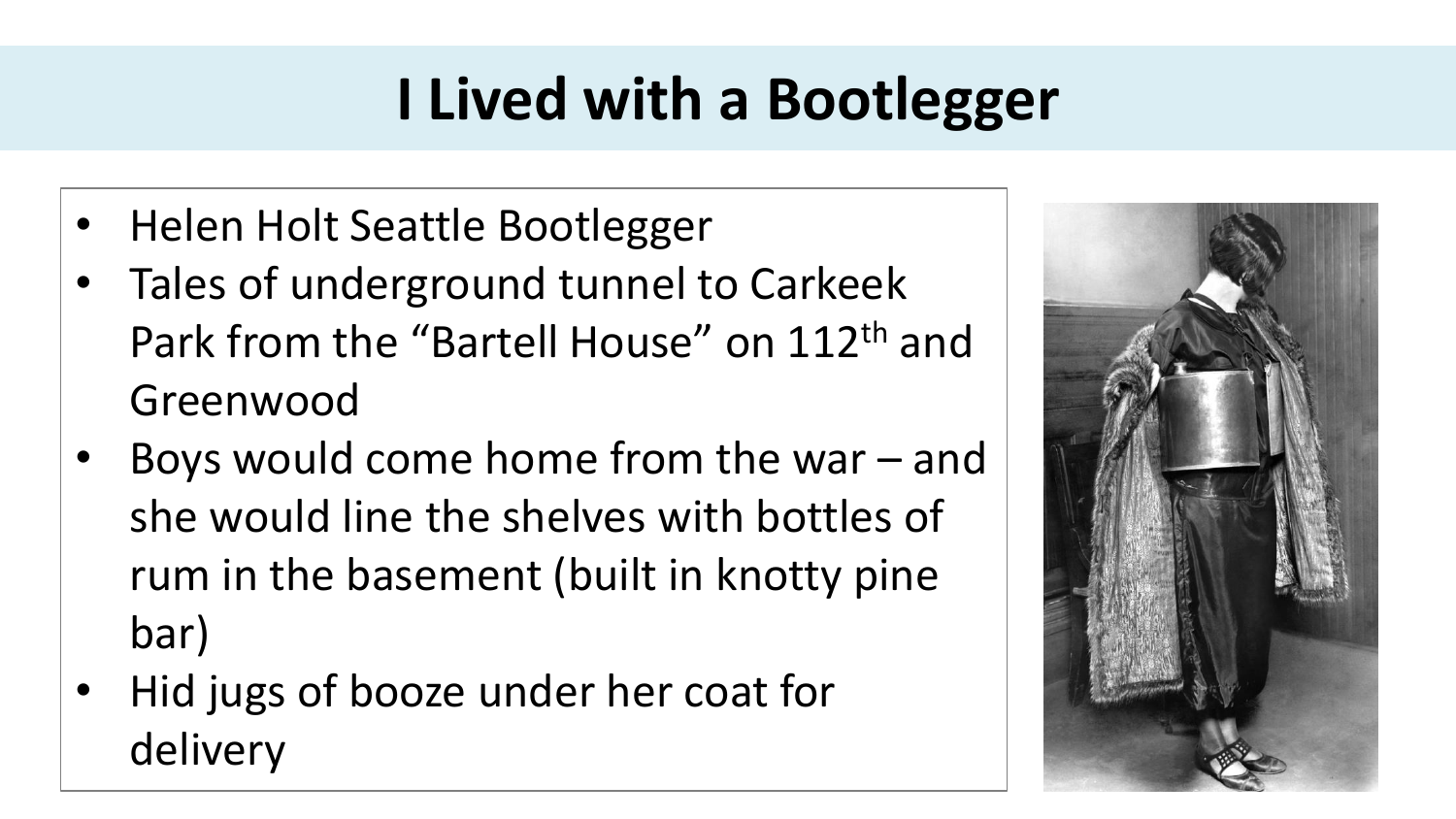## **Helen Holt – Seattle Bootlegger**

Scattle Dost-Intelligencer Dishing, December 1994

"When I decided to do this column, I asked my friend Helen Holt, age 84, who coincidentally had her first "real" martini at the Mayflower Hotel, to share some of her memorable Northwest bootlegging stories. Helen to this day just about cringes at the smell of gin and that's from an escapade of a little too much sampling from the tub with girlfriends.

Helen told me how the bootlegged gin was made during Prohibition. 'The boys would drive to California and pick up the drums of ethyl alcohol then strap them under the car and drive it back to Seattle. Then we would dilute it with water, mix it in the bathtub with some juniper berries and let the flavors mellow. If we made whiskey, we added a little Kitchen Bouquet.' "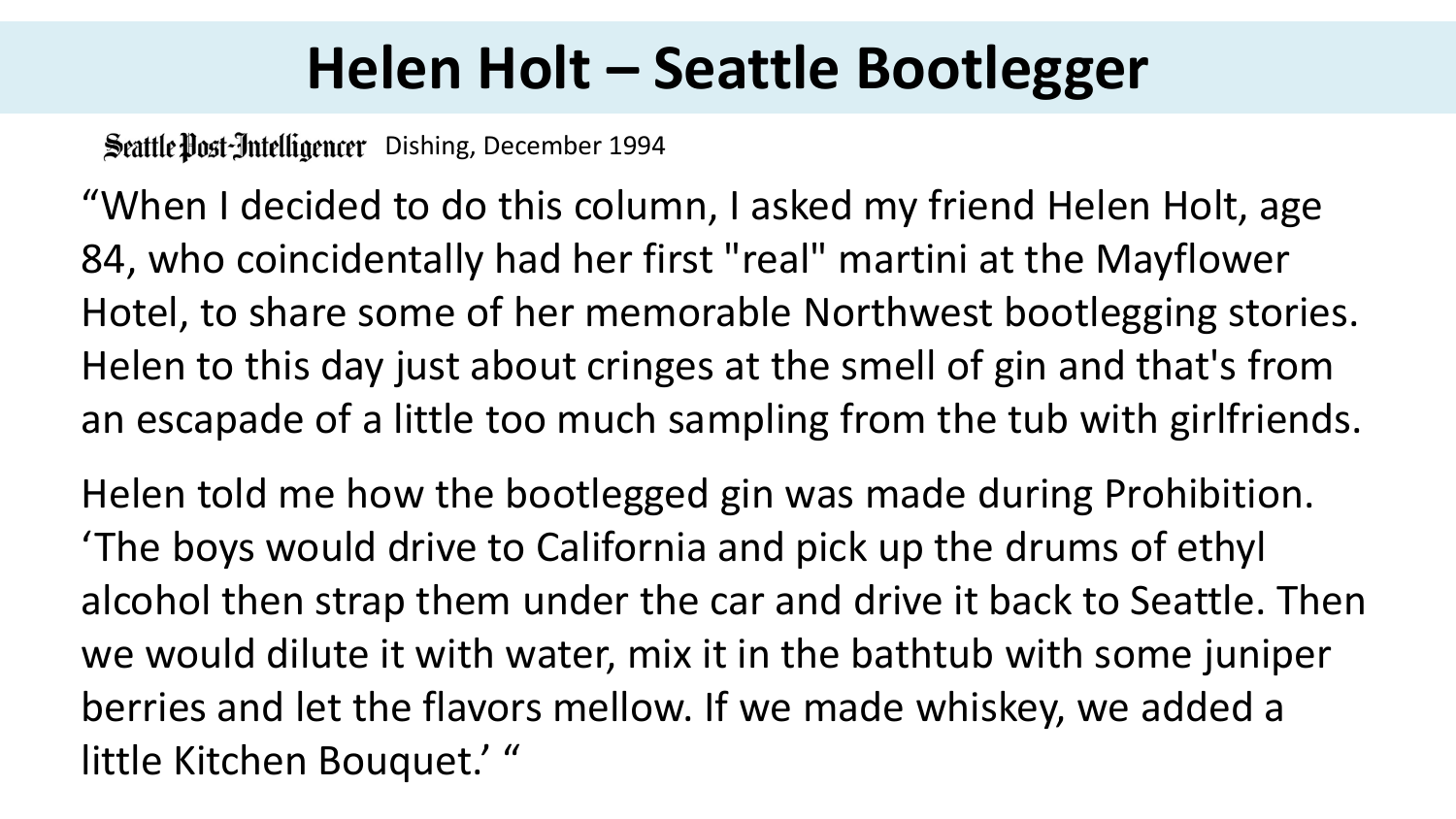### **Helen Holt – Seattle Bootlegger**

"After the booze had "simmered" with its respective flavoring, it was siphoned into bottles and delivered. Helen, an order taker and delivery girl, would tuck a gallon under her coat and deliver it to one of the restaurants on Pike St. or jazz clubs on Jackson.

When I asked her about accompanying snacks, I was surprised to hear, "Everybody served up fried chicken or rabbit." The menu played on that old tale of using grease to coat your stomach. Some people even downed swigs of olive oil before heading out for a night on the town. (Once I actually had a couple of swigs of a home-stilled brew--well, I wish I'd taken a swig of olive oil myself!)"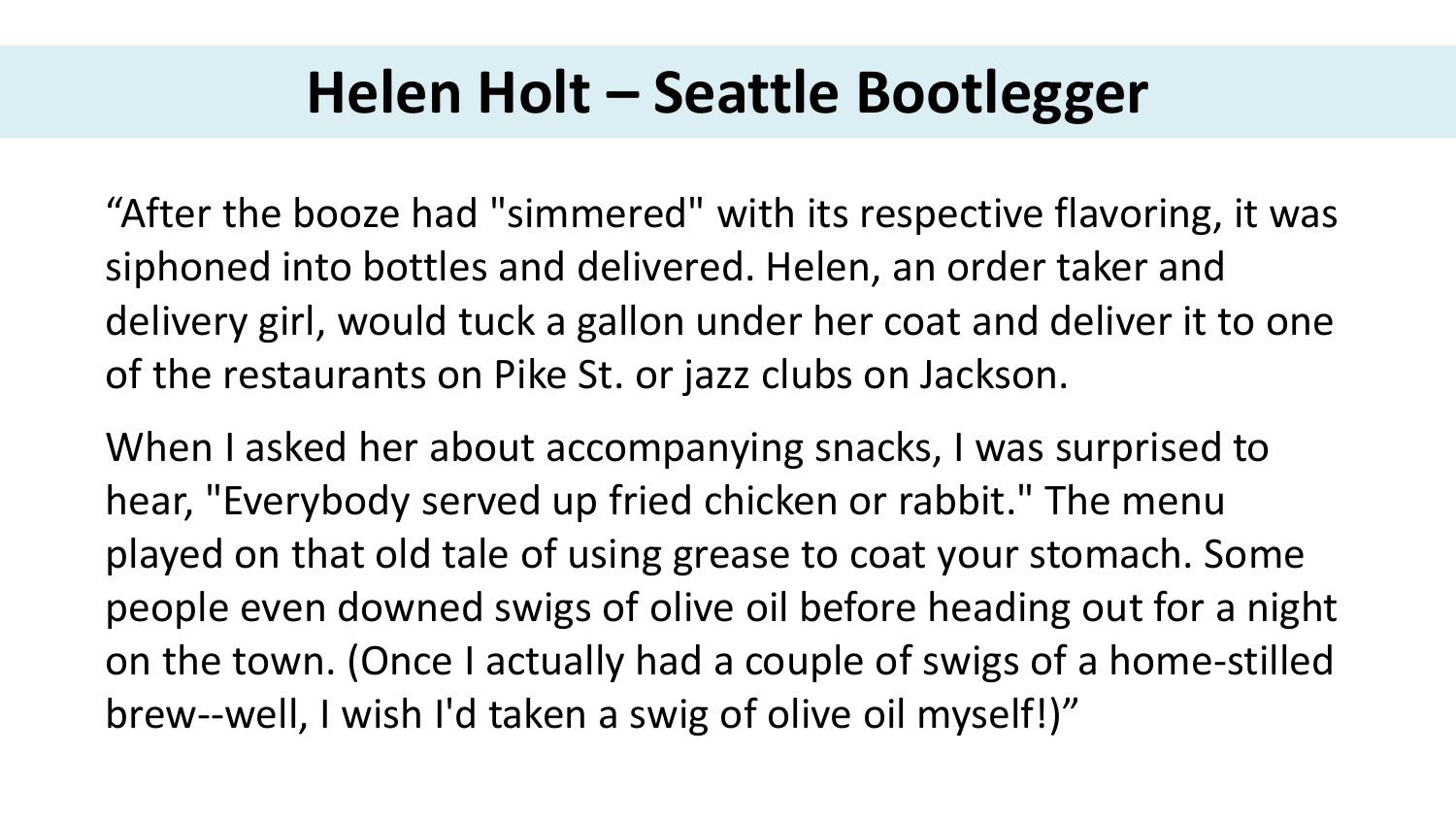# **Moving Forward: Women in the Industry Today**

- Just like in the kitchen the bar and spirits were a mans world (Spirit Awards in Las Vegas 10 years ago: 500 people – 20 women)
- Women in spirit industry growing in numbers
- Women Support Women in this industry – it is a network and sharing of information
- Competing women look at it as **friendly** competition – room for all!

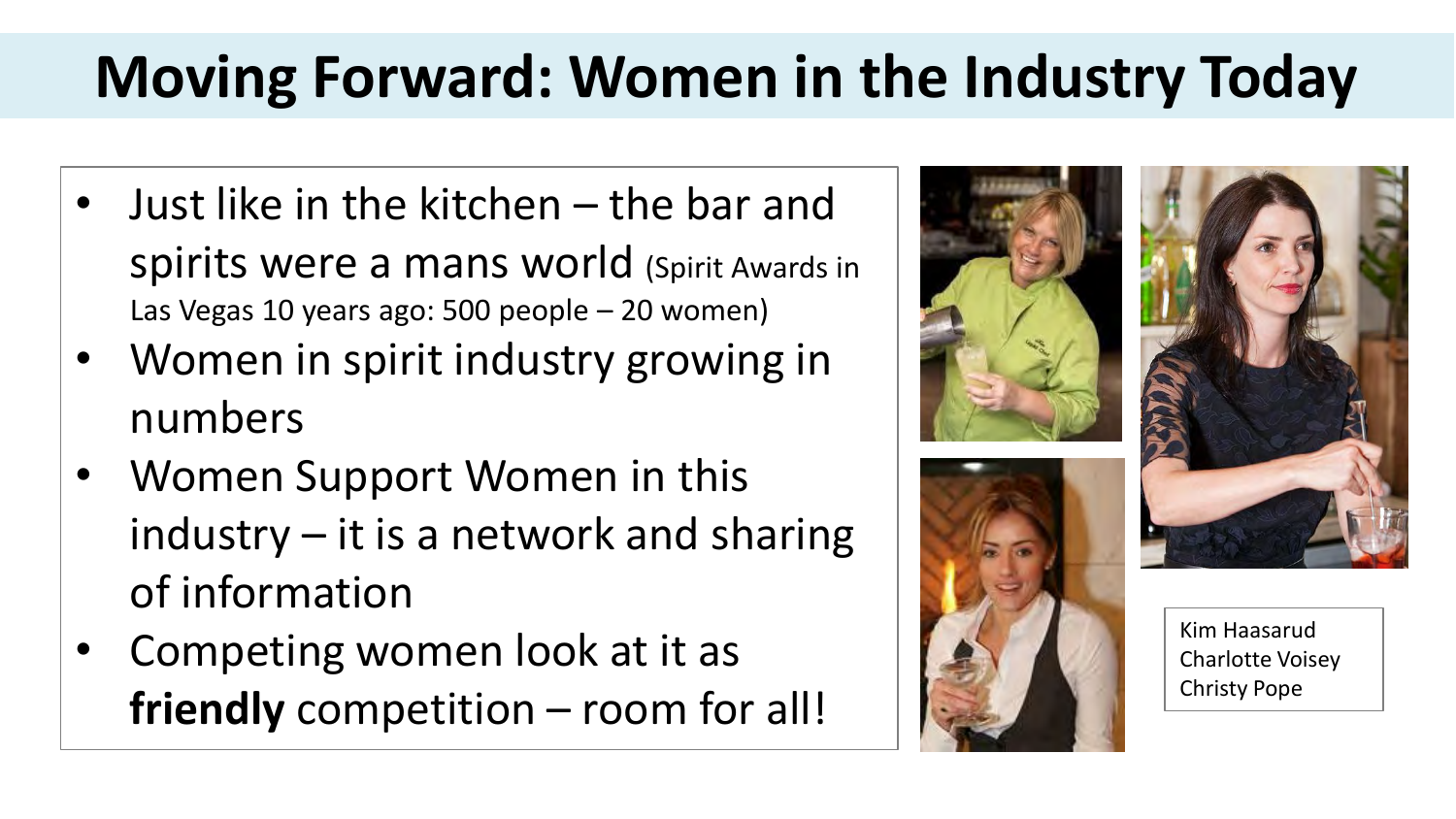# **Spirited Women – The Trailblazers**

### **Sommer Meyer**

National Accounts - Bacardi, USA  $\vert \cdot \vert$  In industry since 1990



• Entrepreneur: owns Bulldog Farms, a sustainable avocado farm with English Bulldog Rescue

Sellin' it…

- Started working for microbrewery Boulder Beer, worked for Miller Brewing 10 years.
- Been at Bacardi for 10 years
- **"Be as good or better than any of the men. Have integrity even when its hard. Read up on your industry and be seen as the most informed and impartial. The only thing holding us back- is us. Ask for it, negotiate for it and deserve it!"**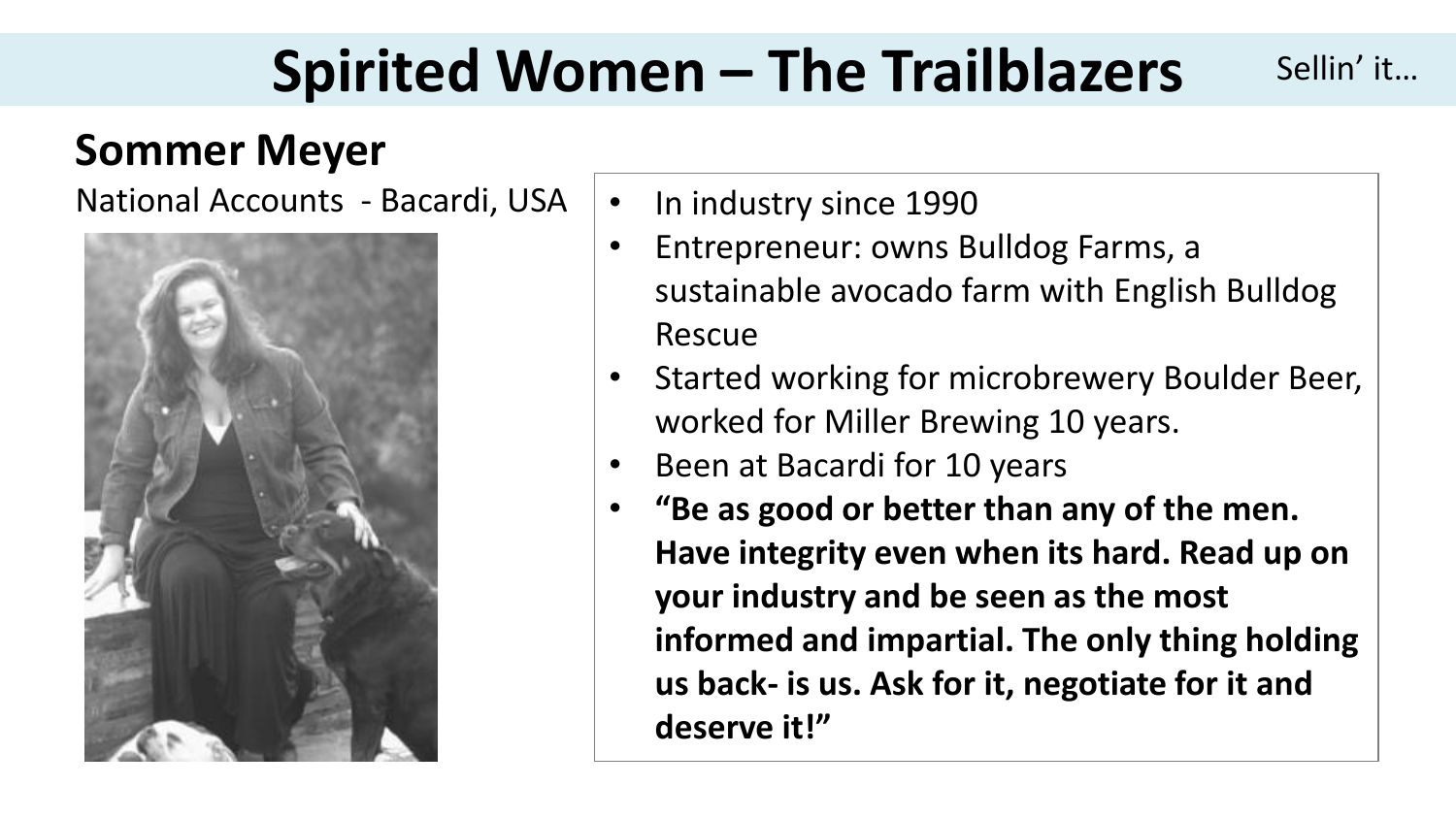# **Spirited Women – The Trailblazers**

### **Mary Gilbert**

Strategic Account Manager Rémy Cointreau



- In Spirits Industry for 28 years
- Started as bartender, then sales at Glazer's Distributers in 1988, Remy Cointreau USA in 1993, Proximo Spirits 2007 then back to Rémy Cointreau in 2014

Sellin' it…

• **"Funny Experience: While working with Remy in Texas for Cinco De Mayo one year we built the "World's Largest Margarita". Margarita Sames creator of the Original Margarita in the late 40's was there with me to build it. She was in her late 70"s then . In an interview she said " I like my margaritas strong like my men! " and she always used Cointreau! Lots of it! She live into her 90's. So I see a long bright future for women in the Spirits Industry. "**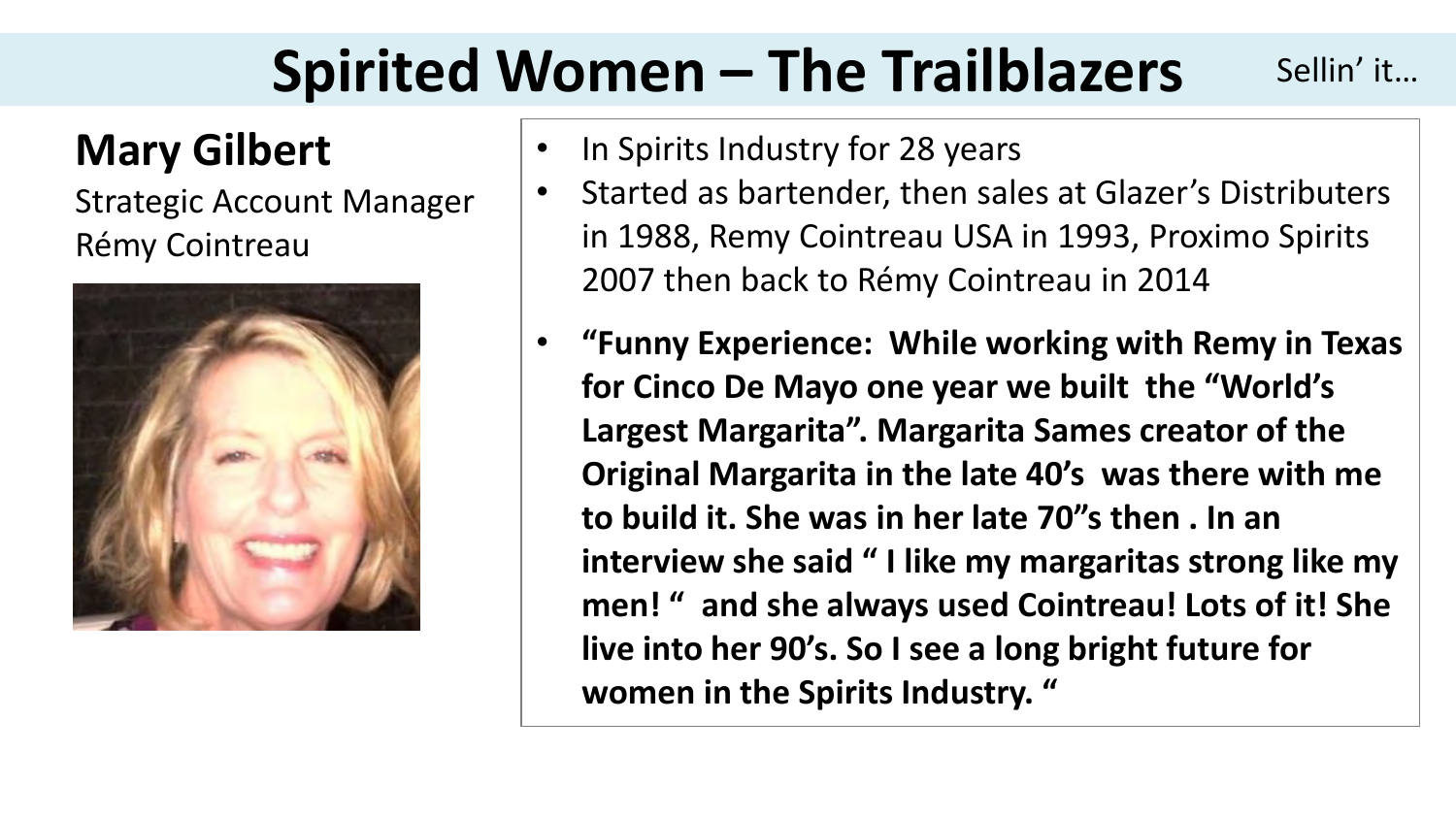#### **Spirited Women – The Trailblazers**  Sellin' it…

### **Leah K. Mulvey**

Vice President of Corporate Accts - Glazer's Distributing



- Started current role in January 2014 Formerly with Beam Inc. (Beam Suntory) – since 1997 Director of National Accounts
- **"25 years ago selling liquor to the trade was definitely a "boys club". Our local distributor invited me along on an incentive trip to Eagle River in Wisconsin. I was told to check in at the bar….it turned out a woman had never been on the trip before, and I was sharing a cabin with three married guys. Later I told the owner of the company I wanted a plaque noting that I was the first woman to attend the annual fishing incentive trip. He told me I should consider it an honor – no woman had ever been asked!"**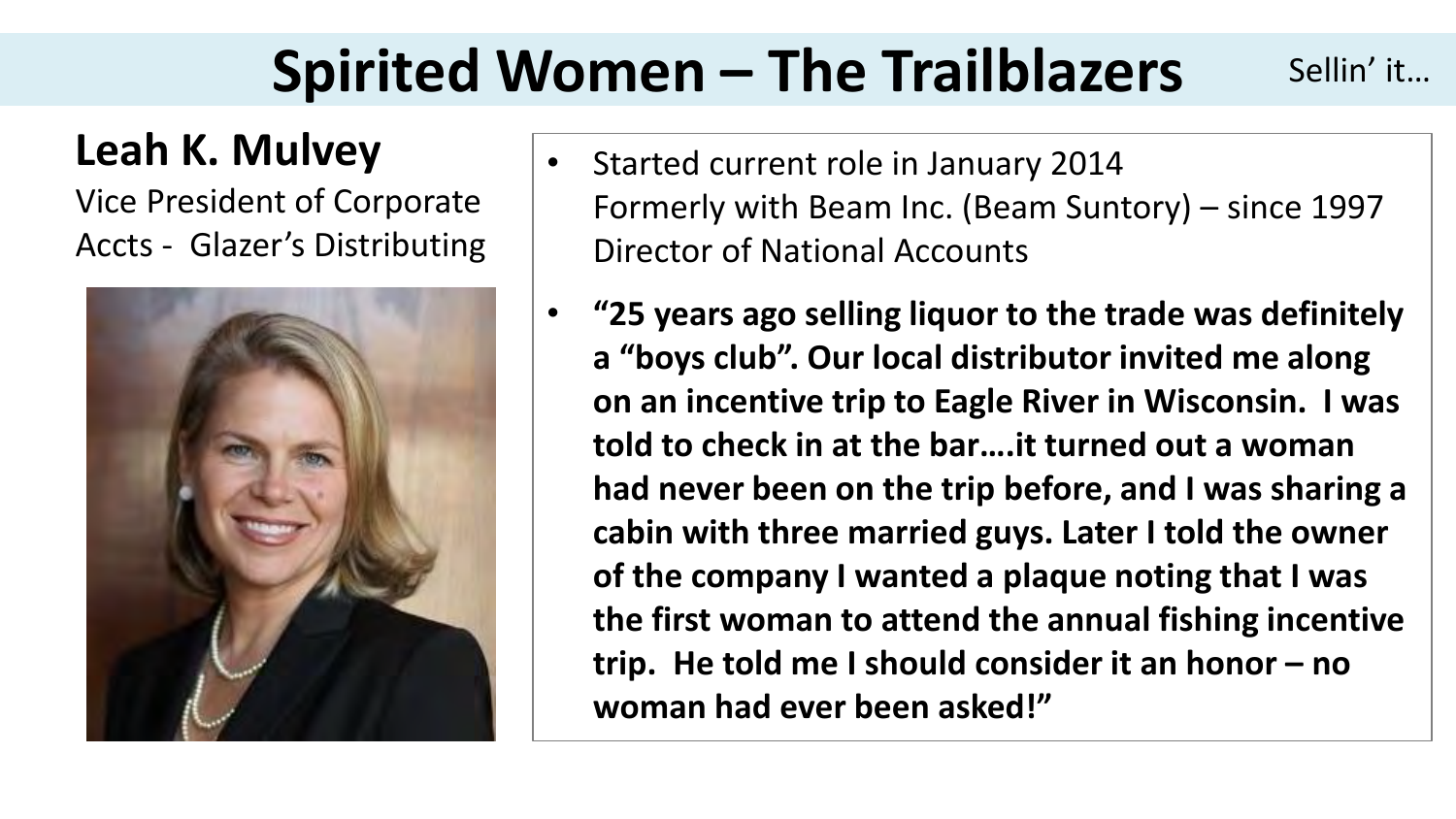#### **Spirited Women – The Trailblazers**  Sellin' it…

### **Heather Berry**

Senior Director of Beverage & Bakery Operations The Cheesecake Factory



- At the helm for all things beverage and dessert for over 180 Cheesecake Factory restaurants, Grand Lux Café restaurants, and Rock Sugar Pan Asian Kitchen - Joined the ranks as a Cheesecake Factory manager in 1996
- **In my 26 years in the industry, it has been impressive to see the progression of Women in the Spirits World and how much the landscape has changed. Some of my favorite mixologists are women - they just seem to get it…… they bring great ideas, resonant concepts for a brand like ours, are fun and understand the balance we seek in casual dining. They are positive, real and bring a whimsical approach to the creative …. in my unbiased opinion**

**Many High Ranking Beverage Director Positions are Held by Women today:**  Mary Melton, P.F. Chang's - Helen Mackey, Ruth Chris Steakhouse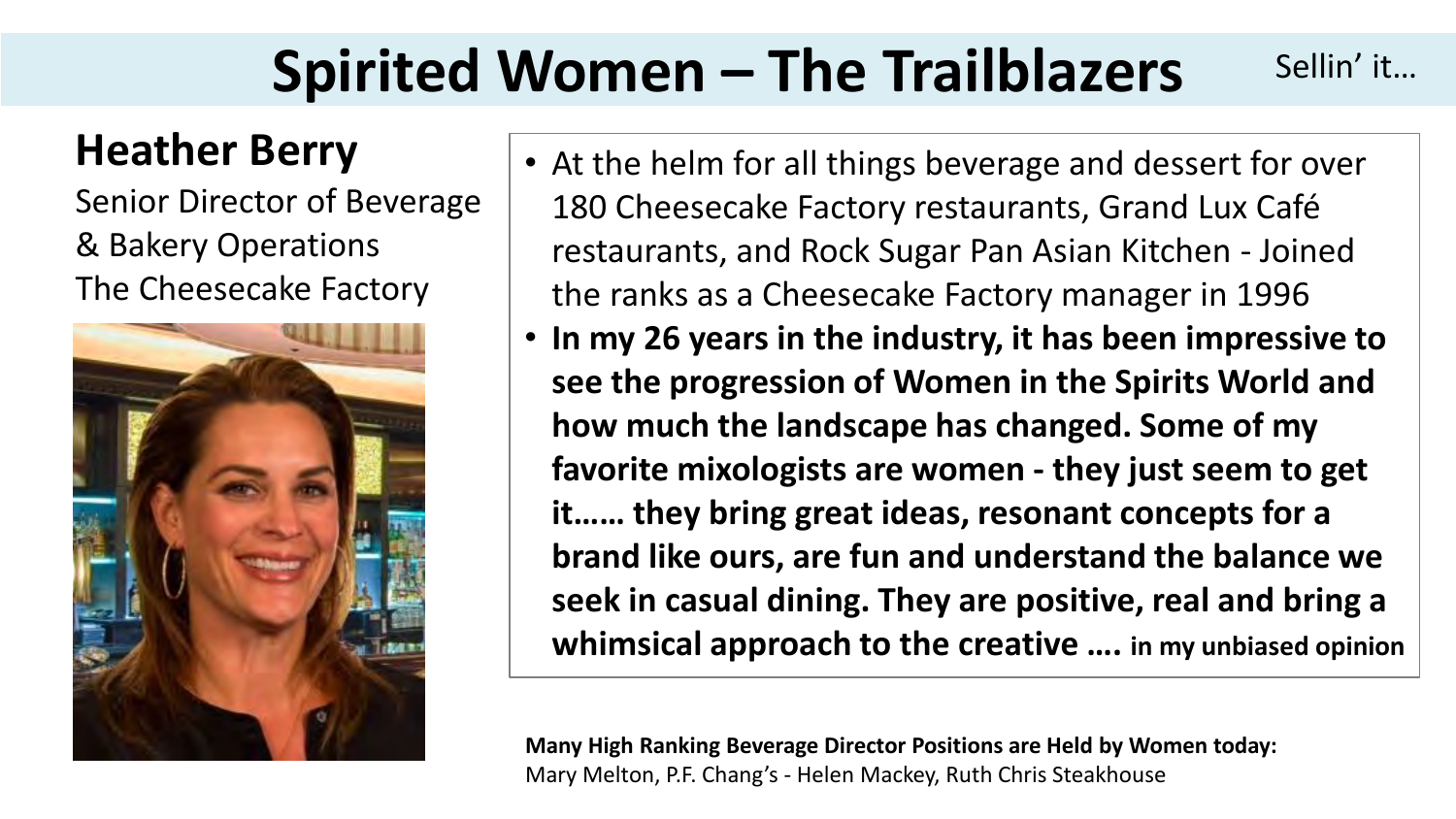# **Distillers & Brand Makers**

Managing &Makin' it…









- **Victoria MacRae**  highest-ranking woman in distillery industry in US – VP of Operations at Maker's Mark since 2010
- **Mhairi Voelsgen**  Owner / Distiller at BroVo Spirits
- **Patti Bishop** Co-Owner / Co-Founder Mischief Distiller
- **Mila Kunis**  Jim Beam Spokesperson

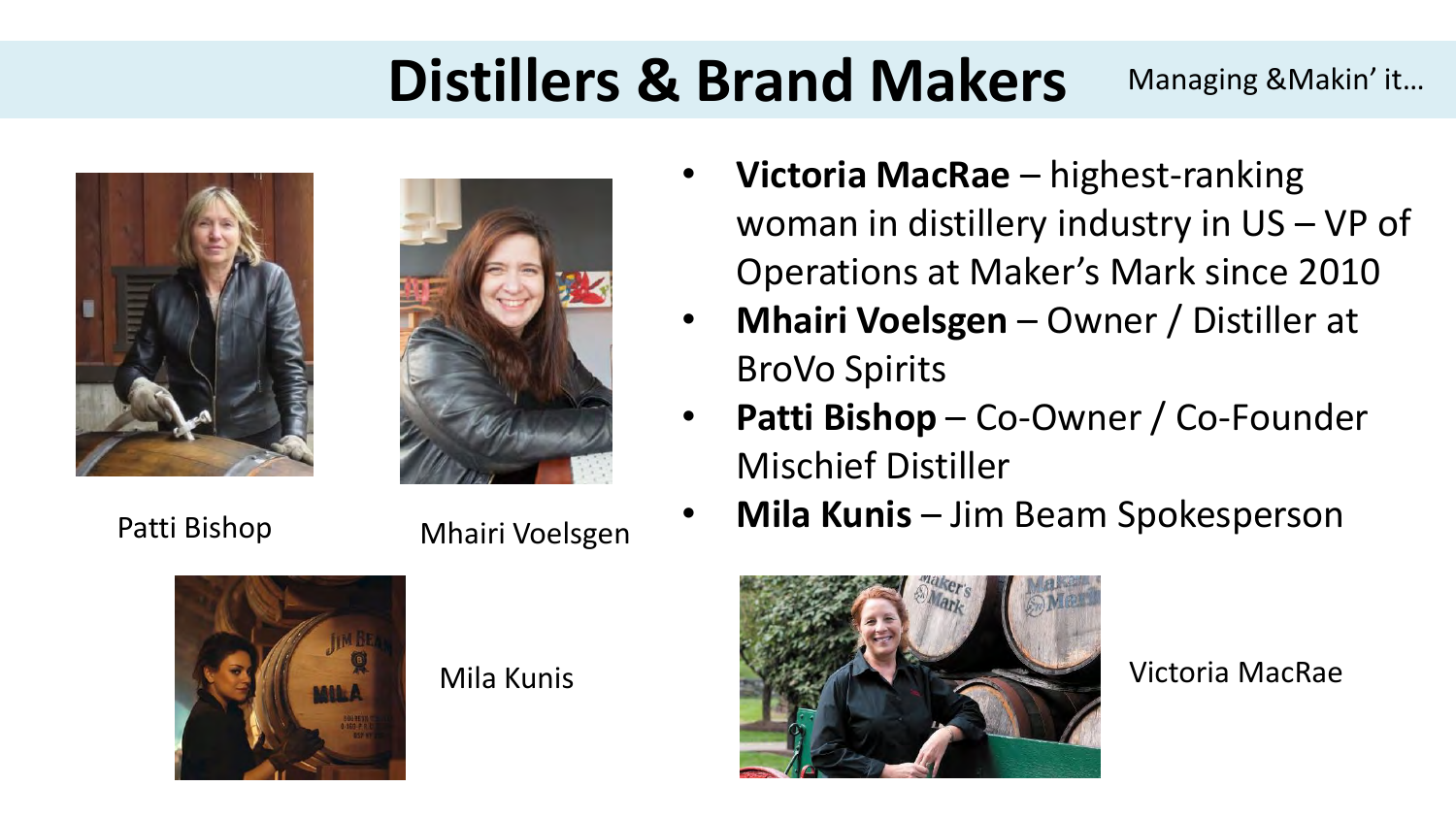## **A New Generation of Distillers**





Makin' it…

**Jassil Villanueva Quintana - Brugal Rum**  Youngest Master of Rum

**Marianne Barnes - Old Taylor Distillery**  Youngest Master

Distiller in KY

**Bridget Firtles - The Noble Experiment**  Founder / Owner / Distiller All-women-run business One of Forbes's "30 under 30"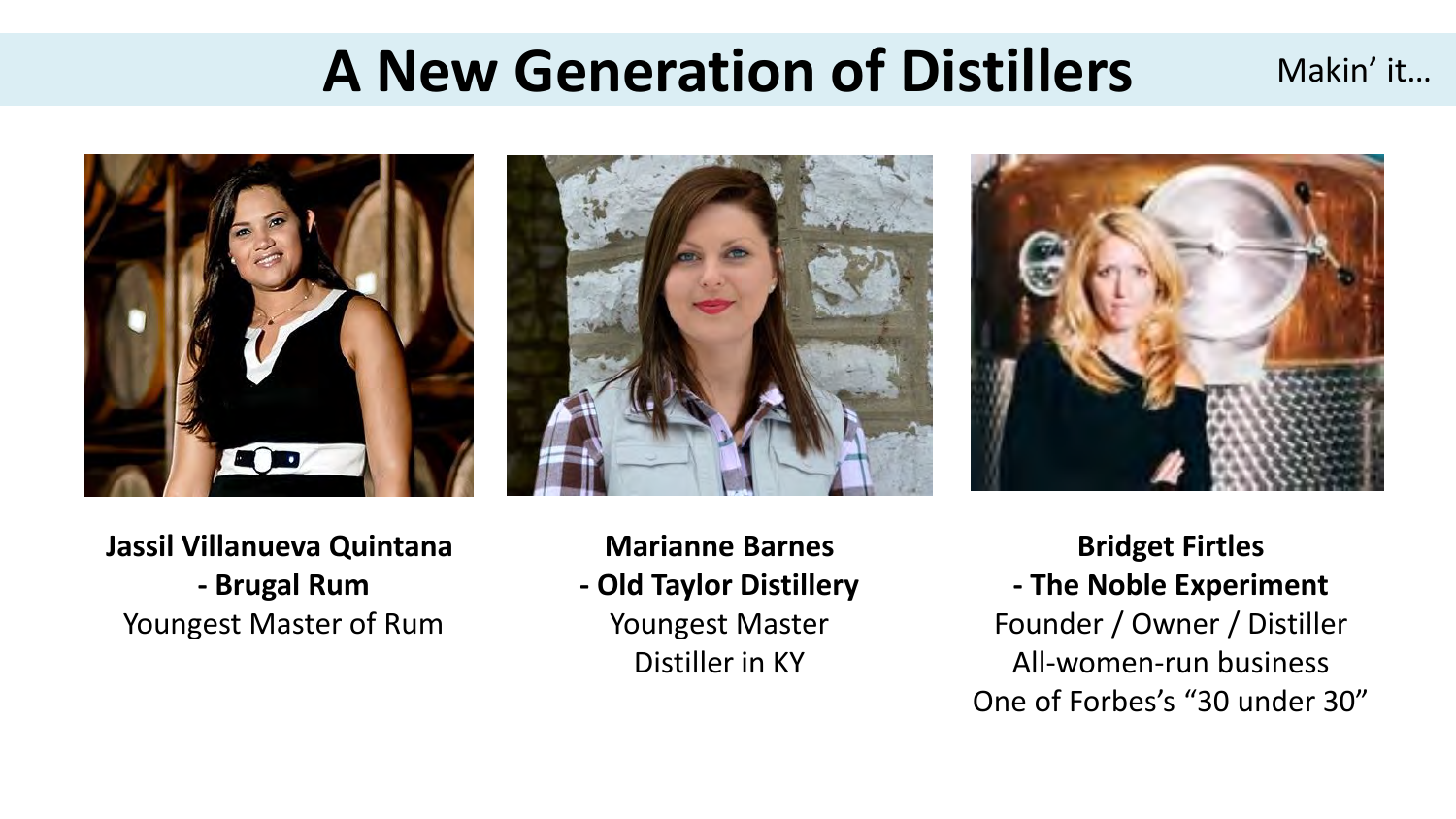#### **Bartenders – Bar Owners – Boozy Biz**  Shakin' it…



**Audrey Saunders**  Pegu Club "Bar Mama"

**Julie Reiner**  Clover Club NY Flatiron Lounge Leyenda

**Lynnette Marrero**  Founder - Speed Rack President – LUPEC NYC

**Ivy Mix**  Founder - Speed Rack Co Owner - Leyenda

**Anu Apte**  Owner Rob Roy Cocktail Authority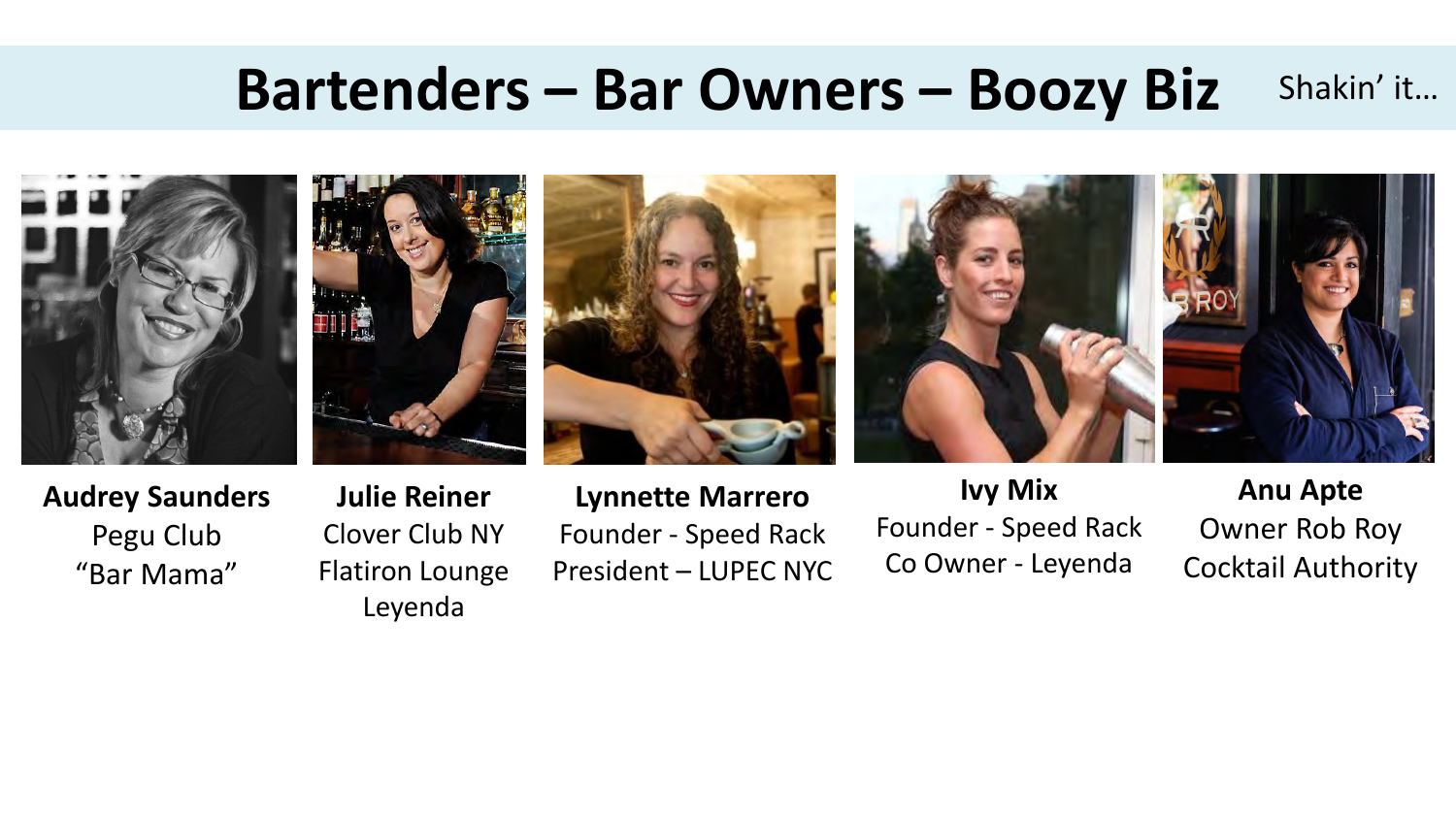### **Speed Rack: Women Bartenders Take the Stage**  Shakin' it…



- Founders: Ivy Mix and Lynnette Marrero
- Shines spotlight on female mixologists and raises money for breast cancer research
- International All-female speed bartending competition
- Celebrates women, created by women, supports women
- Have raised more than \$250,000 for breast cancer awareness and research!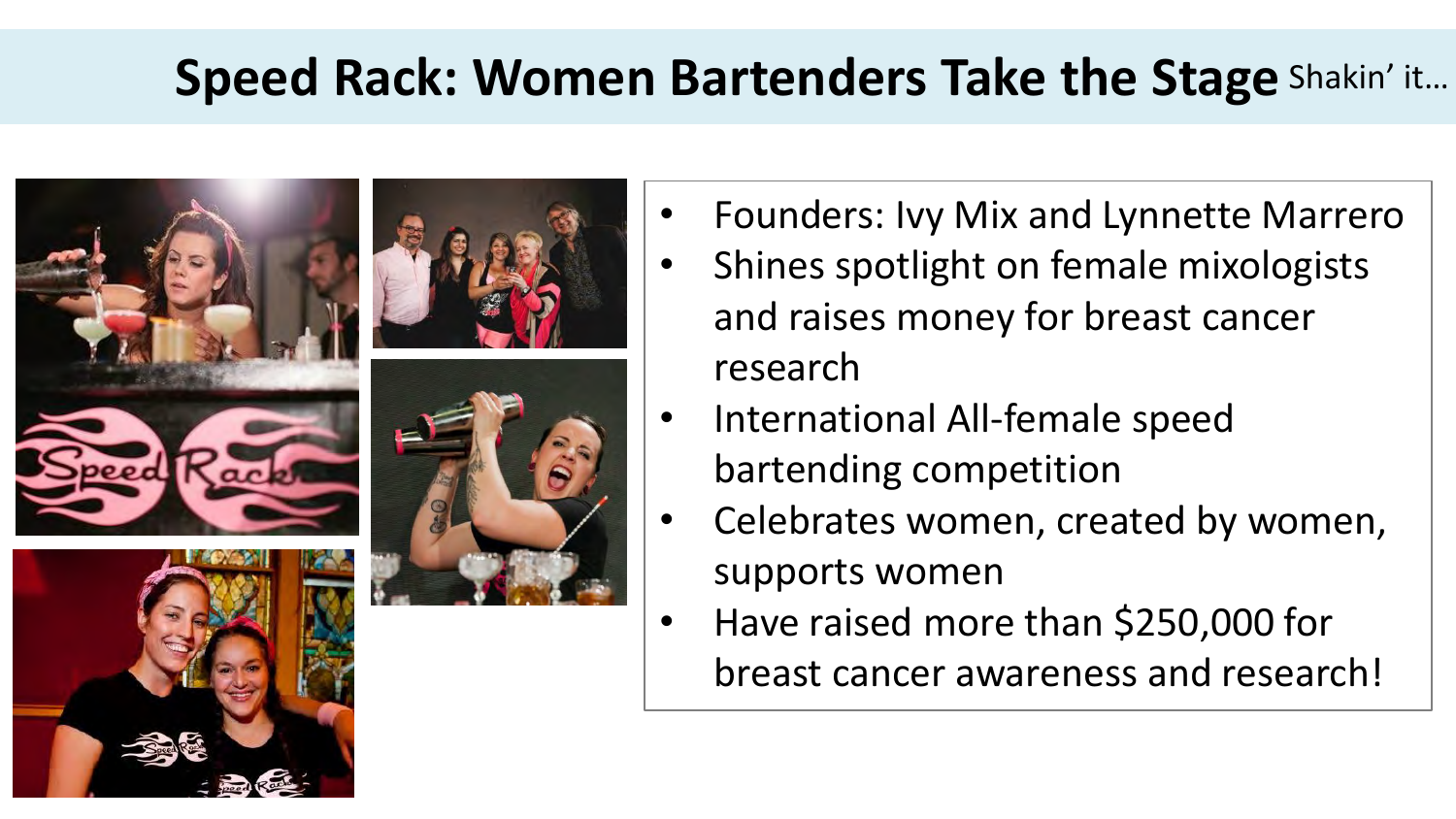# **LUPEC**

Drinkin' it…

### **Ladies United for the Preservation of Endangered Cocktails**

- "A classic cocktail society dedicated to the breeding, raising, and releasing nearly extinct drinks into the wild."
- Women-run, exclusively women members
- Branches in many cities across the US



**DRINKING EVENTS/MARK YOUR CALENDARS** 



Who Were Those Liquor-Loving Ladies? LUPEC, That's Who





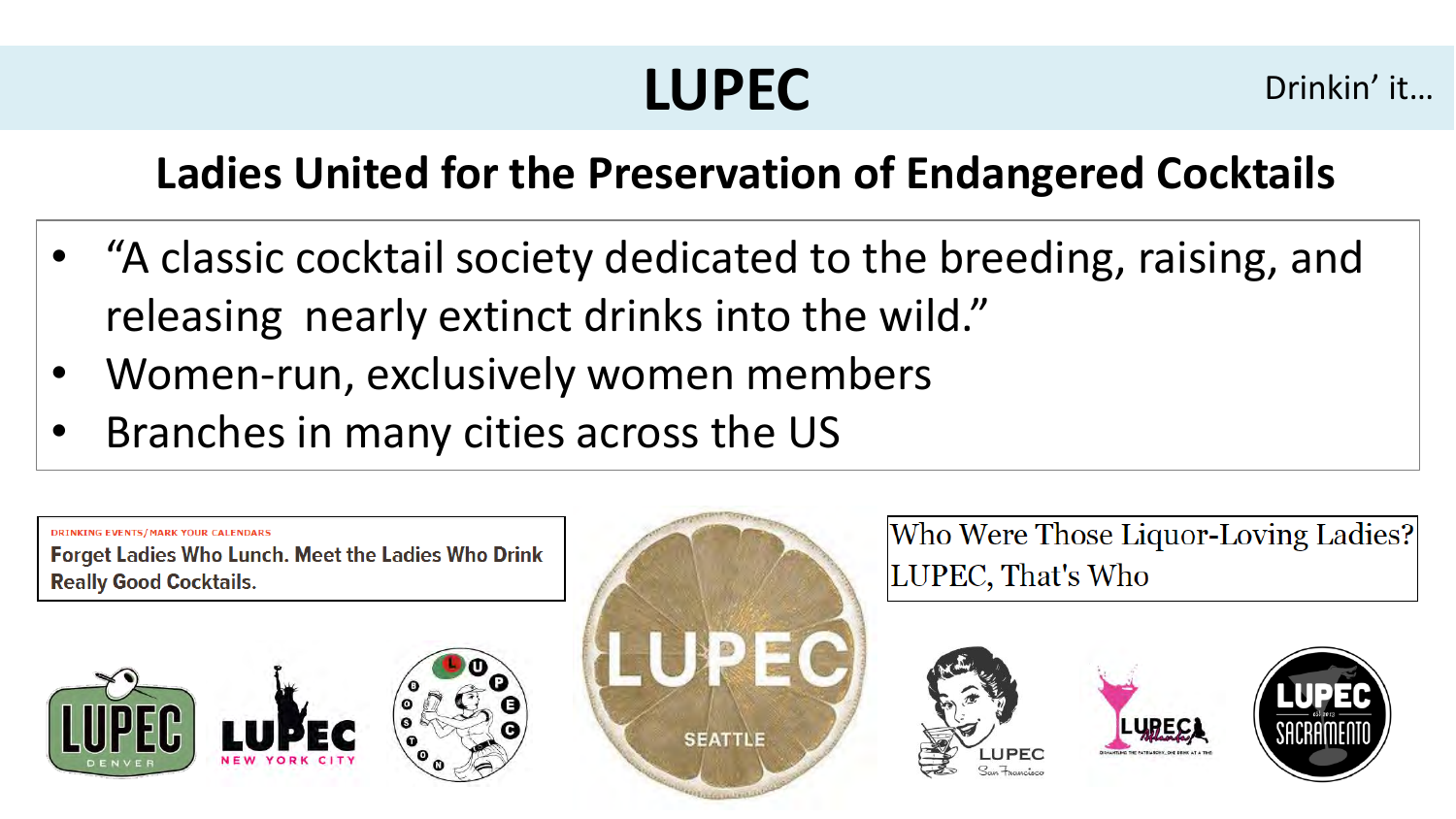### **Sip Northwest Women Run Spirit Magazine**  Promotin' it…









**Kristin Ackerman**  Owner

**Erin James**  Editor

- Promoting Local PNW Spirits
- Owned and operated by women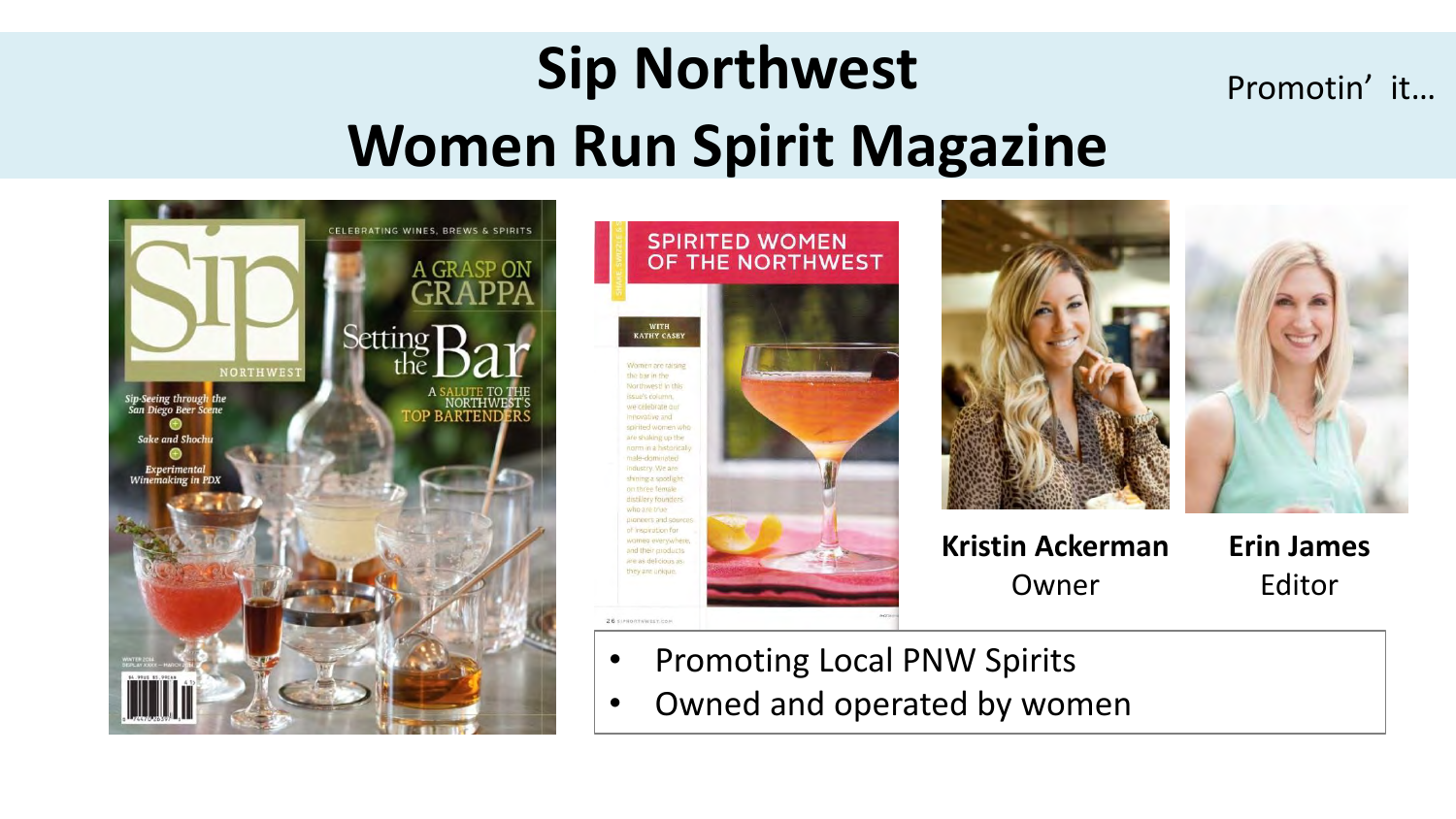### **Women Do It All!**

So whether we are **sellin'** it, **makin'** it, **shakin'** it, or **drinkin'** it.. Women are now a driving force in the Spirit Industry.

# Cheers to Spirited Women!